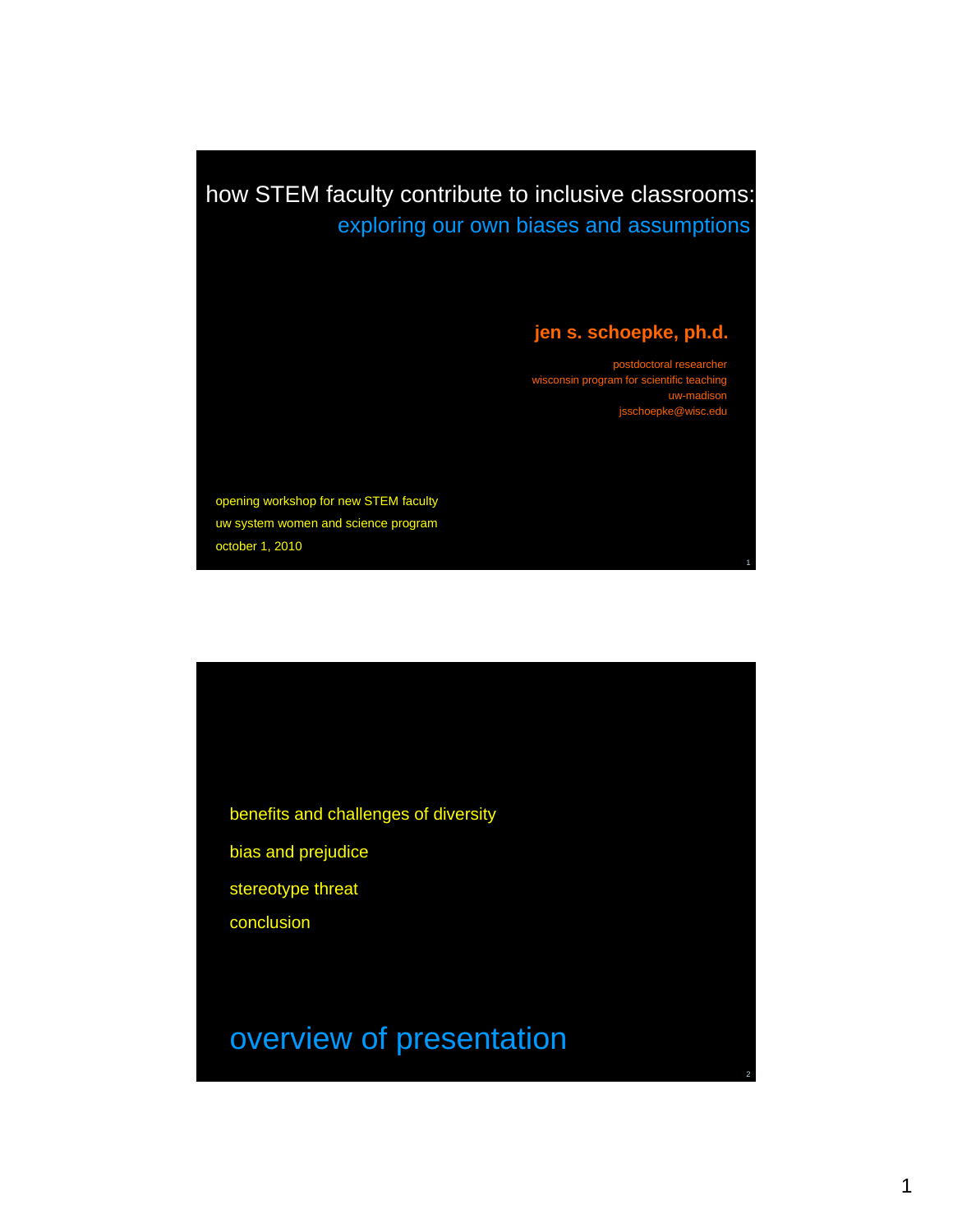increased knowledge about bias, prejudice, and stereotype threat, grounded in research

better understanding of own bias, prejudices, and assumptions

list of practical ways to make your classroom more inclusive

action and accountability plan to begin making your classroom more inclusive

### workshop end products

### for every 100 low income students in the US:

- 65 will graduate from high school
- 41 will enroll in college
- 11 will graduate college

## reality check

3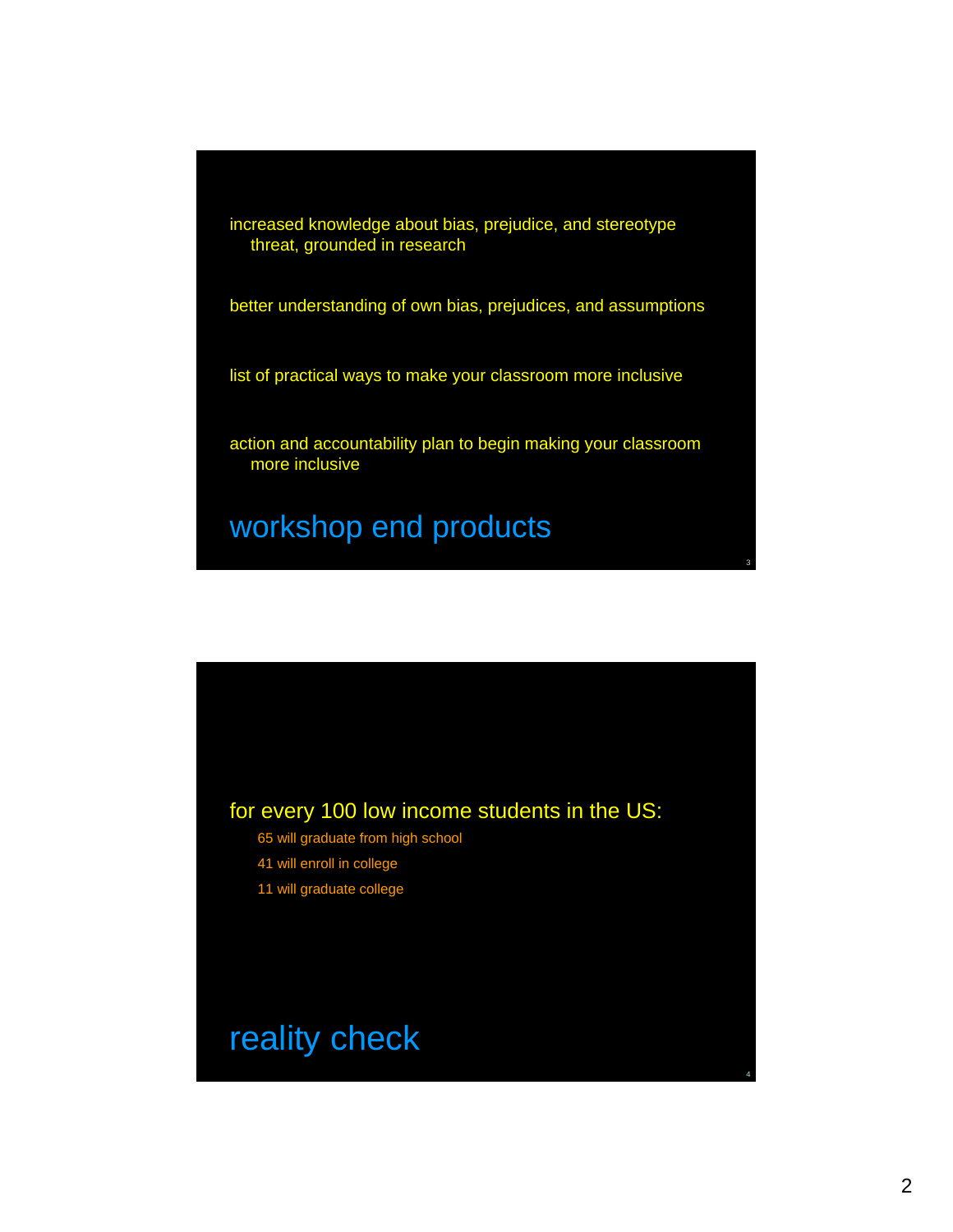#### what is your definition of diversity?

#### what is your definition of inclusion?

#### dimensions of diversity

| race                 | age                                      |
|----------------------|------------------------------------------|
| ethnicity            | ability status                           |
| socioeconomic status | nationality                              |
| gender               | parental status                          |
| sexual orientation   | language                                 |
| religious beliefs    | marital status                           |
| political beliefs    | educational background (formal/informal) |
| learning style       | geographic location                      |

### diversity: definitions and dimensions

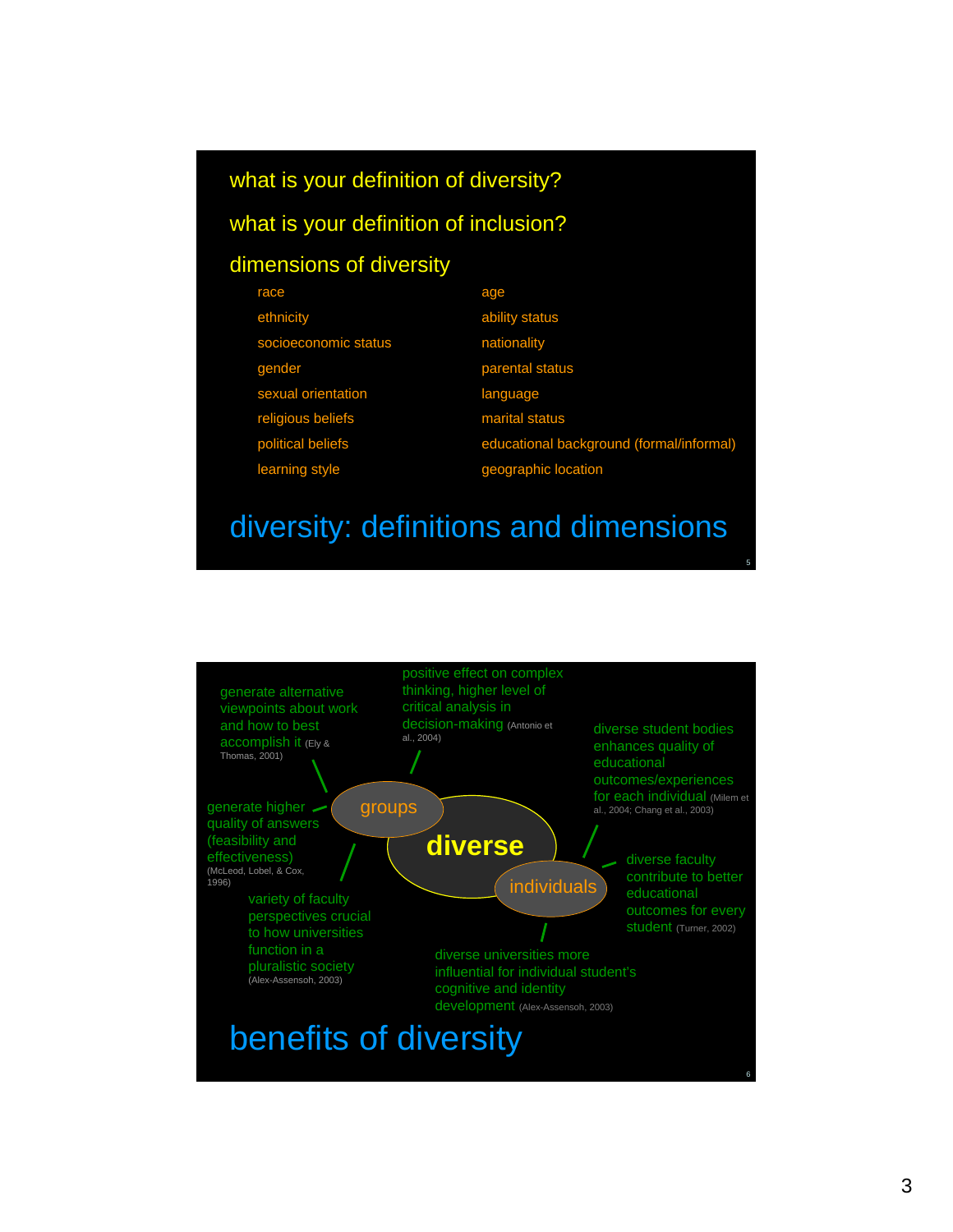

- 1. Past inequities in access and opportunity that racial and ethnic minority groups have suffered have been sufficiently addressed and no longer require attention.
- 2. Merit can be defined by test scores.
- 3. Fairness is best achieved through race-neutral policy.
- 4. Diversity programs benefit only students of color.

### common misconceptions about diversity (Chang et al., 2003)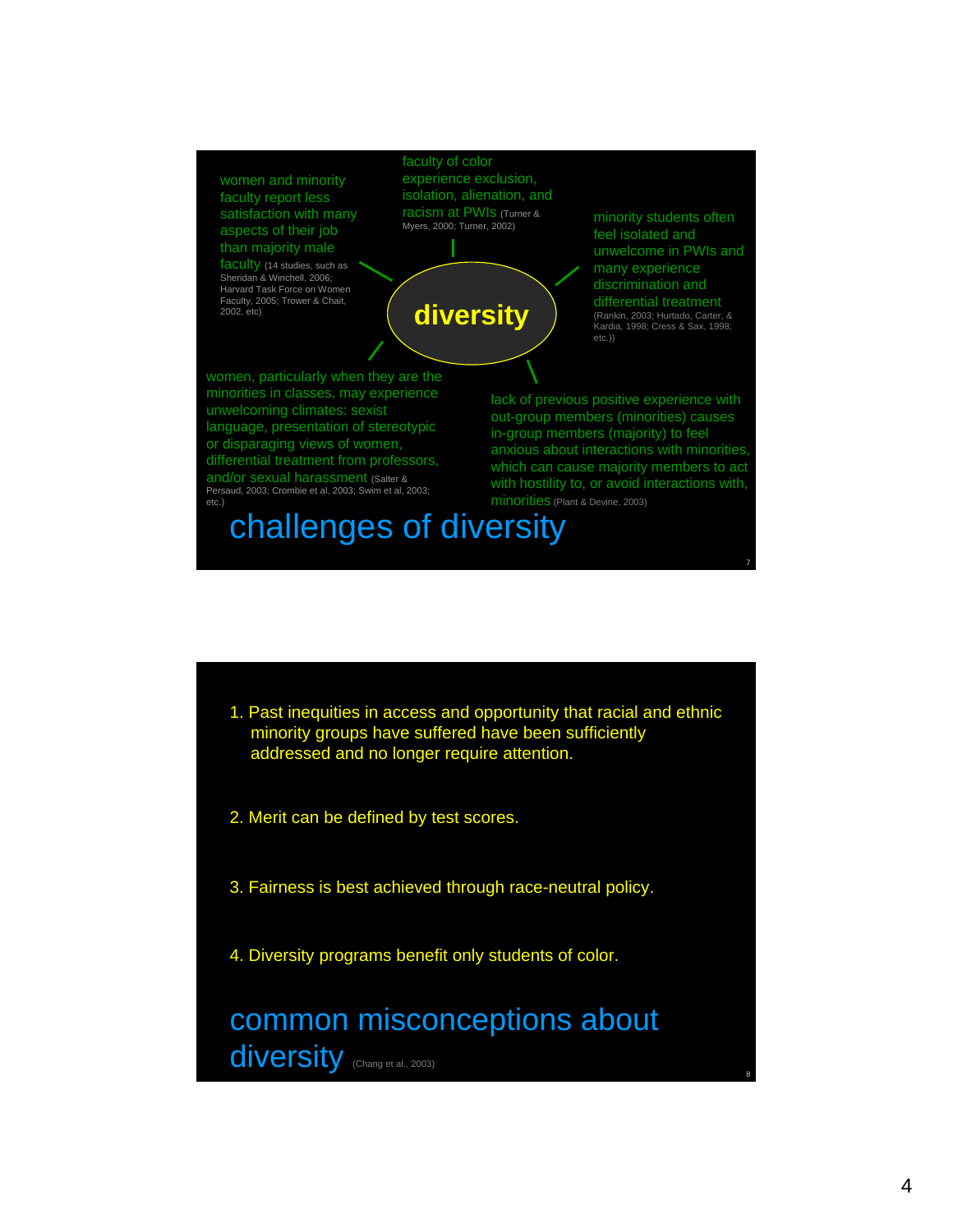#### emphasis on qualities that students lack or knowledge they *should* have:

how to learn discipline motivation time commitment engagement how to "Be a college student"

## deficit-minded framework (Center for Urban

Education, 2010)

#### emphasis on institutional responsibility:

minding the equity gap conscious of diversity focus on those capable of making change assume responsibility for elimination of inequality

equity-minded framework (Center for Urban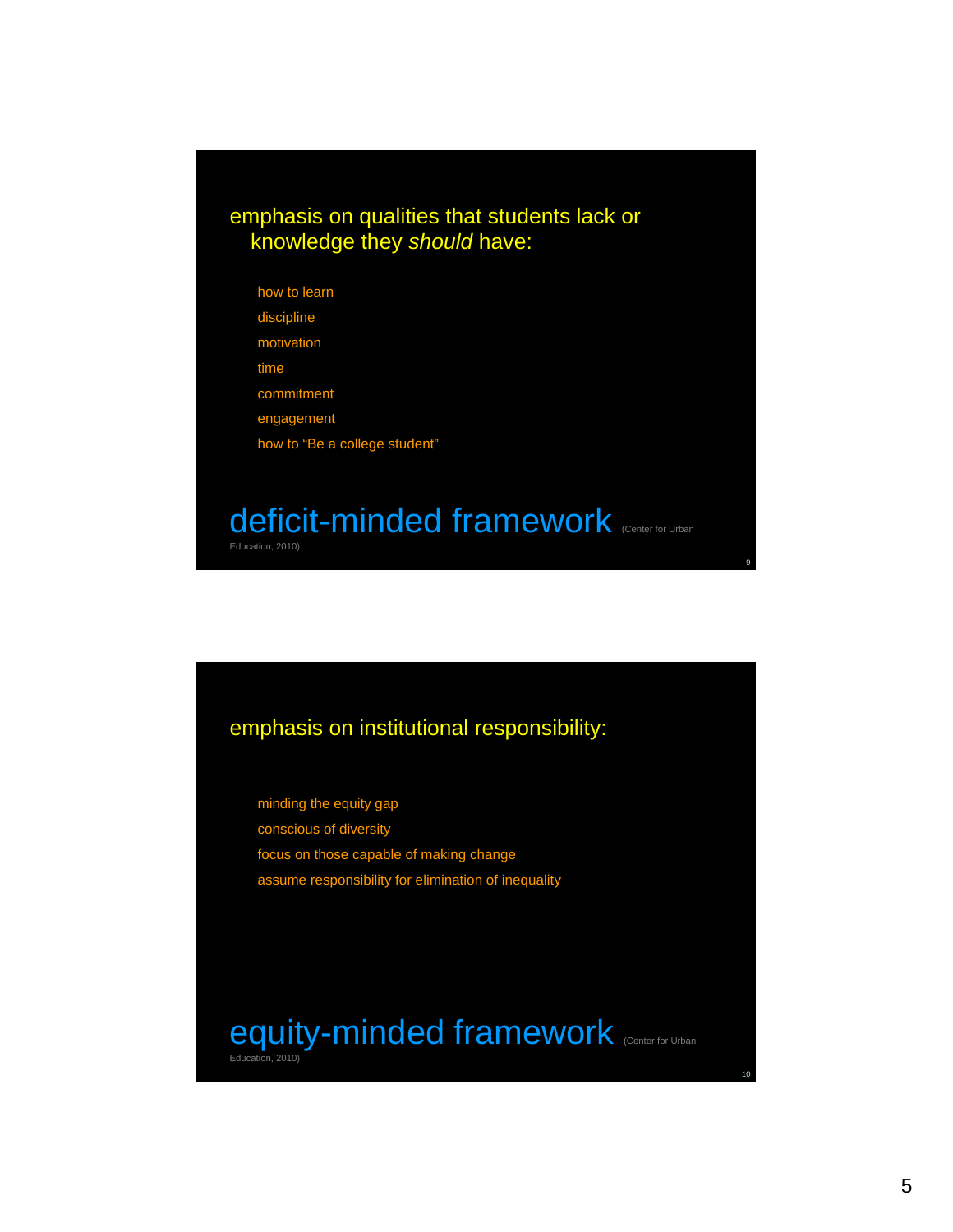| Race                         | Undergraduate students | <b>Graduate students</b> |
|------------------------------|------------------------|--------------------------|
| <b>Black</b>                 | 190 (1.6%)             | 11 (0.7%)                |
| Asian                        | 128 (1.1%)             | 18 (1.2%)                |
| <b>Southeast Asian</b>       | 280 (2.4%)             | 12 (0.8%)                |
| Latino                       | 225 (1.9%)             | 22 (1.5%)                |
| <b>Native Alaskan/Native</b> |                        |                          |
| American                     | 134 (1.6%)             | 14 (0.9%)                |
| White                        | 10,510 (90.0%)         | 1,398 (92.0%)            |
| International                | 85 (0.7%)              | 21 (1.4%)                |
| <b>Unknown</b>               | 120 (1.0%)             | 24 (1.6%)                |
| Total                        | 11,672                 | 1,520                    |

## uw-o enrollment headcounts, fall 2009

| Race                   | 2000 | 2001 | 2002 | 2003 | 2004 | 2005 | <b>Total</b> |
|------------------------|------|------|------|------|------|------|--------------|
| <b>Black</b>           | 2    |      |      | 4    |      |      | 13           |
| Latino                 |      | 3    | 2    | 2    |      |      | 13           |
| Asian                  |      |      | 3    | 3    |      | 2    | 17           |
| <b>Southeast Asian</b> | 2    | 3    |      |      | 2    | 3    | 15           |
| American Indian        |      |      | 2    | 2    |      | 3    | 9            |
| White/unknown          | 129  | 143  | 139  | 199  | 165  | 156  | 931          |

uw-o new freshmen math and science enrollment (fall), by race

12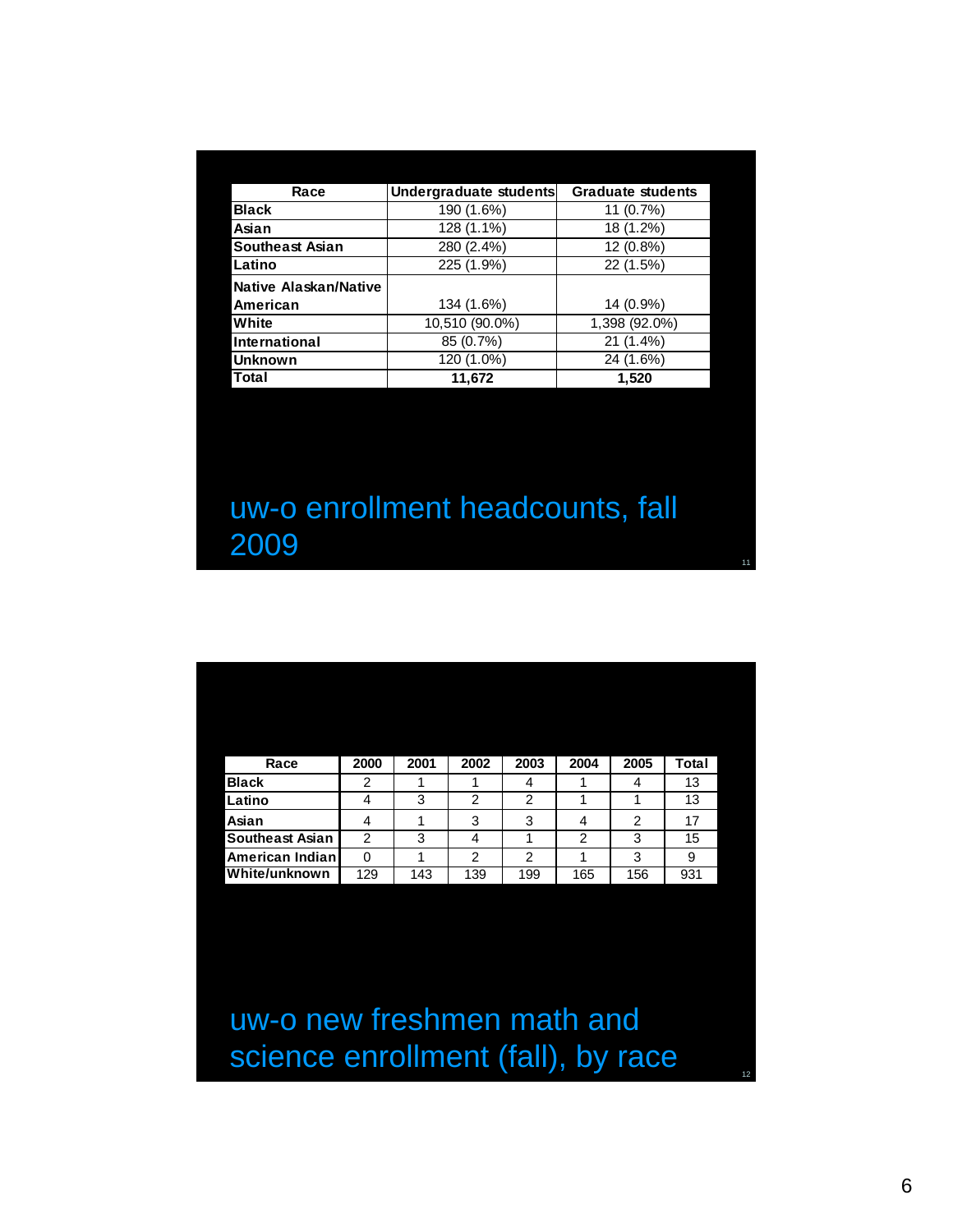|                 | <b>Full time</b> | <b>Part time</b> | <b>Total</b>  |
|-----------------|------------------|------------------|---------------|
|                 | instructional    | instructional    | instructional |
|                 | faculty          | faculty          | faculty       |
| <b>Total</b>    | 413              | 195              | 608           |
|                 |                  |                  |               |
| <b>Minority</b> | 52               | 8                | 60            |
| White           | 344              | 187              | 531           |
| International   | 17               | 0                | 17            |
|                 |                  |                  |               |
| Women           | 187              | 128              | 315           |
| Men             | 226              | 67               | 293           |

uw-o faculty, by various representations, 2009-10

refers to the tendency of our minds to judge individuals based on characteristics (real or imagined) of groups

includes:

unconscious bias and assumptions

schemas

stereotyping

cognitive shortcuts

statistical discrimination

implicit associations

## unconscious (implicit) bias (Women in Science

and Engineering Leadership Institution, WISELI, Molly Carnes presentation

14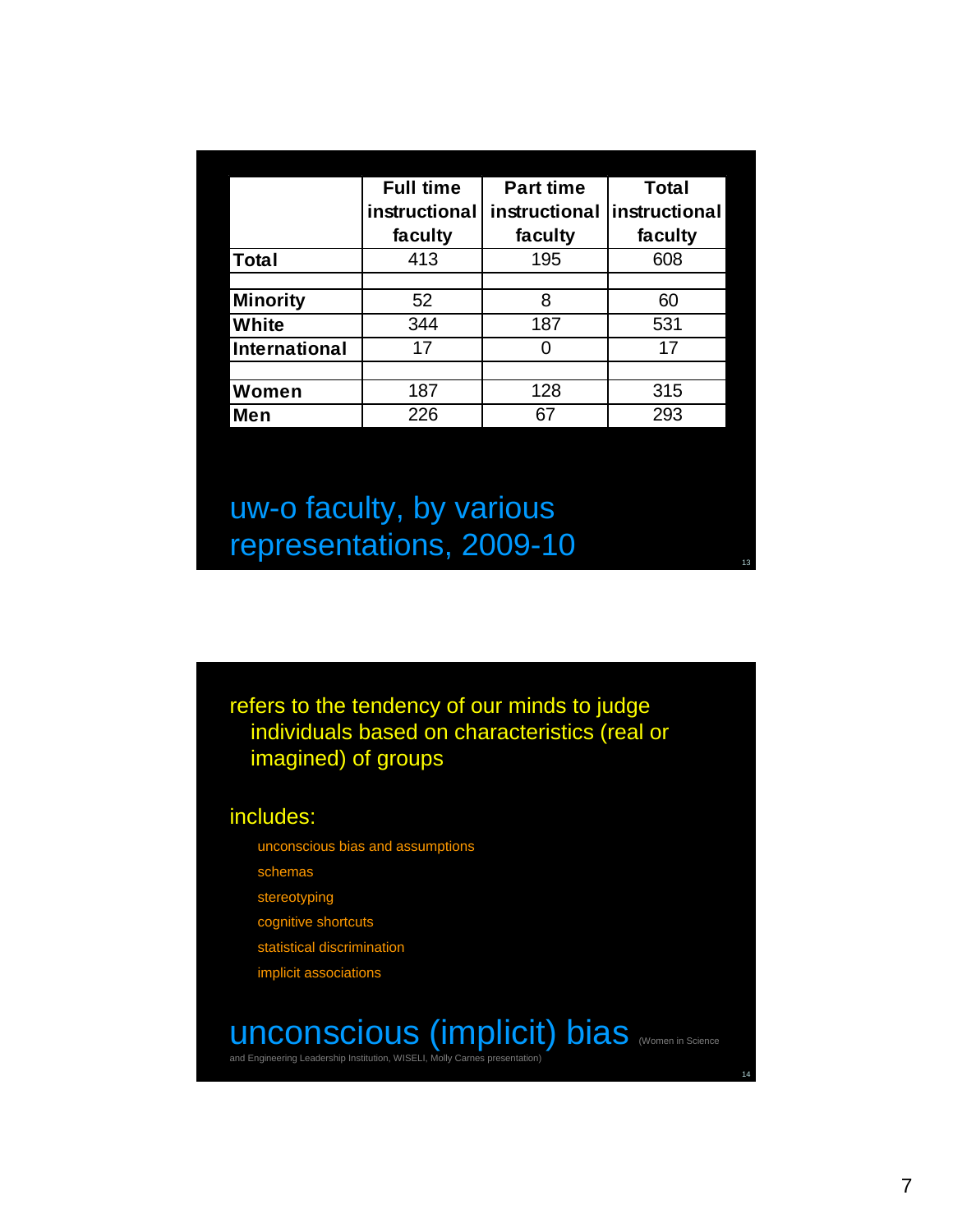resumes of differing quality randomly assigned white-sounding names or African Americansounding names

#### Resumes mailed in, callbacks measured:

- white names 50% more likely to be called back
- white names / high quality 27% more likely to be called back (compared to whites / low quality)
- black names / high quality 8% more likely to be called back

## bias in labor market (Bertrand & Mullainathan, 2004)

#### study of peer-reviewed scores awarded on applications for postdoc fellowships in

Sweden (Wenneras & Wold, 1997)

men systematically received higher competency ratings than women for equally productive work

> women had to be TWICE as productive as men to be judged as equally competent

those who think they have no biases provide the most biased evaluations (Ulhmann & Cohen, 2005)

### bias in evaluations

15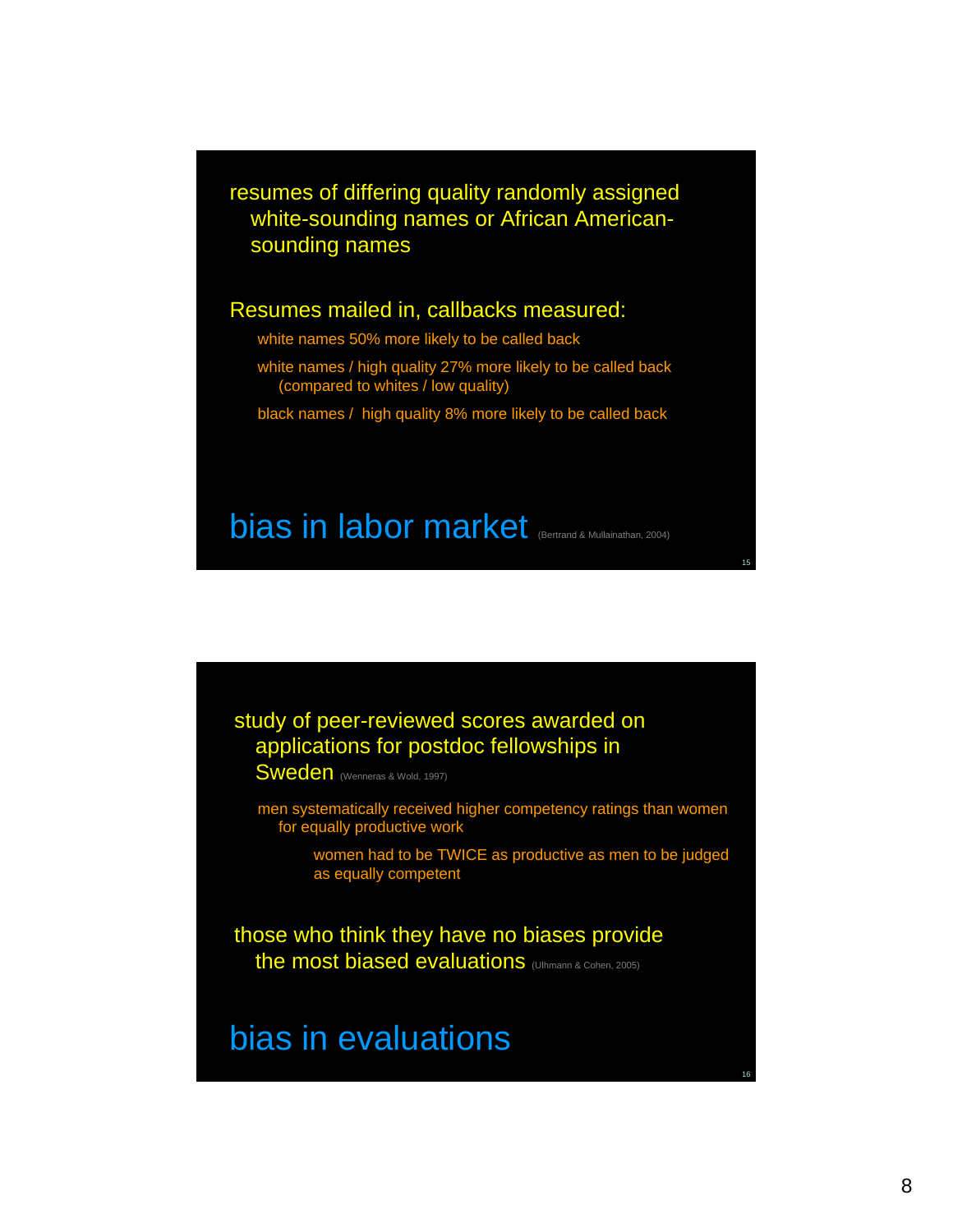#### 312 letters of reference for medical faculty hired in a large US medical school

#### women's letters compared to men's more often:

were shorter

slide from WISELI)

offered minimal assurance

used gendered terms

contained doubt raisers

used stereotypic adjectives

used fewer standout adjectives

contained less scientific terminology

## bias in letters of reference (Trix & Psenka, 2003,

study measured the strength of implicit attitudes

between gender, math, and science

men and women had negative implicit attitudes toward math-science compared with language-arts.

women showed more negative evaluation of math-science

women identified more strongly with art than with math

men showed now preference for either math or science

#### implicit math and science bias (Nosek et al, 2002)

18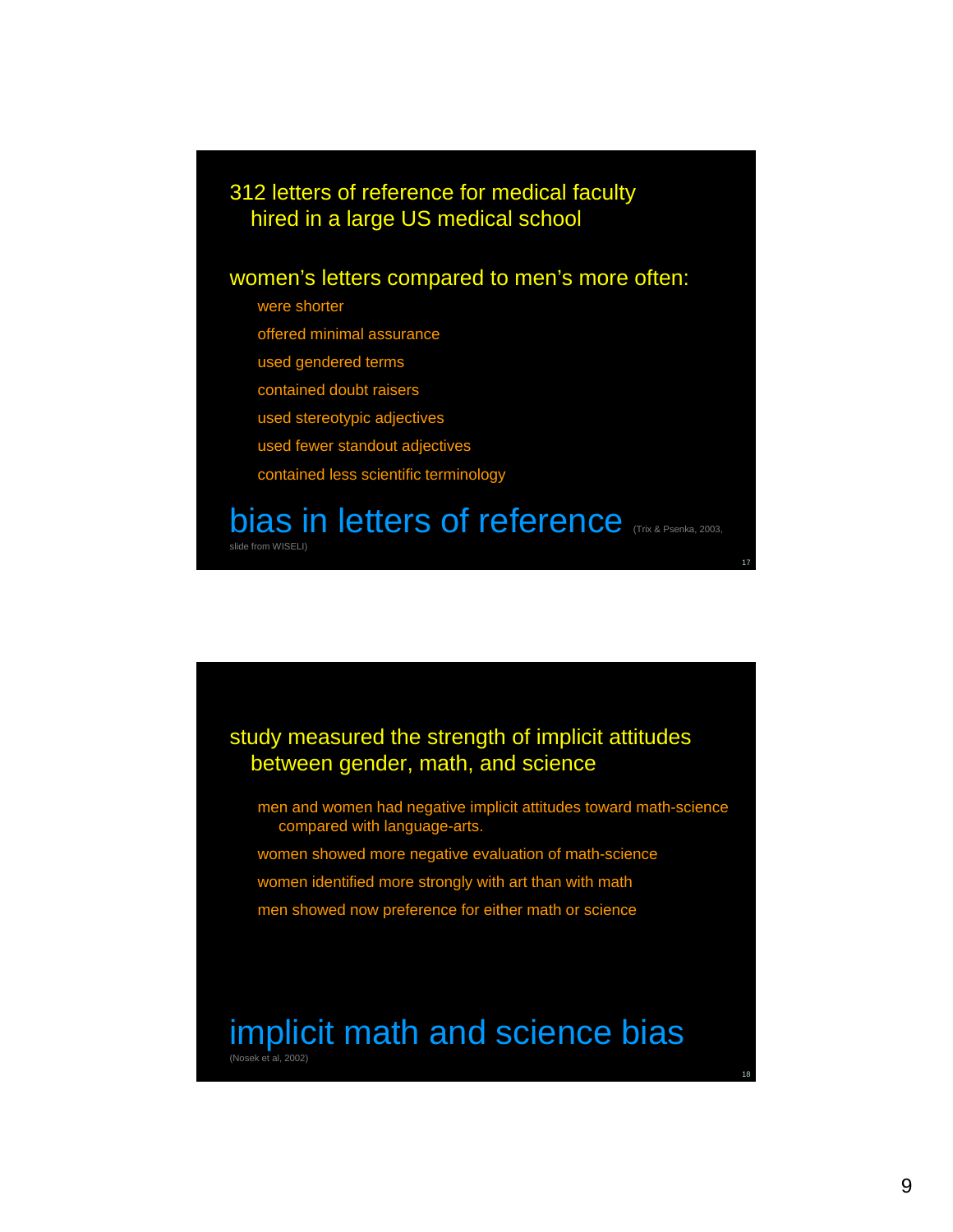#### learn about the research on bias and assumptions

intentionally strive to minimize the influence of unconscious tendencies in your evaluations:

- spend sufficient time evaluating people
- reach out to people of underrepresented groups individually
- take an implicit association test (IAT)
- develop evaluation criteria prior to evaluation

## unconscious bias: practical tools

(WISELI; Ulhmann & Cohen, 2005; Biernet & Fuegen, 2001)



- explicit attitude change not enough
- must be aware, motivated, learn new strategies, and practice
- be aware of strategies that do NOT work: cannot banish stereotypes from one's mind

#### unconscious bias: practical tools (WISELI / Molly Carnes)

19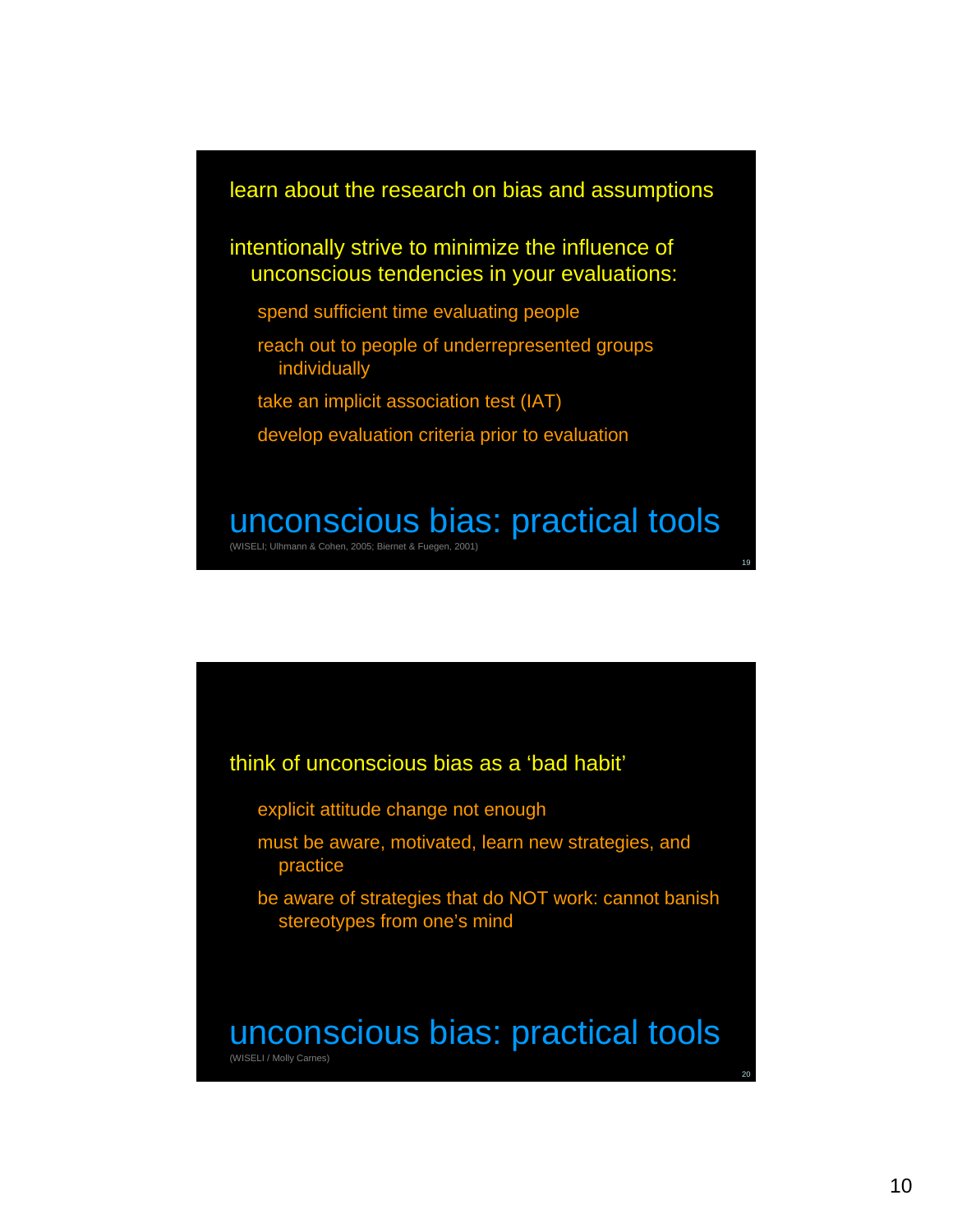#### steps to reduce bias:

avoid language that activates unexamined and implicit biases

make positive role models visible

- include women and minority group members on evaluation committees
- discuss possible bias and challenge decisions openly
- make the community aware of the research on bias and emphasize we all hold bias, thereby causing less defensiveness
- define criteria of a selection process at outset to ensure selection of best qualities
- hold accountable people and committees that conduct evaluations of people hiring, tenure, promotion, and awards

### unconscious bias: practical tools

(National Academies report Beyond Bias and Barriers, 2006)

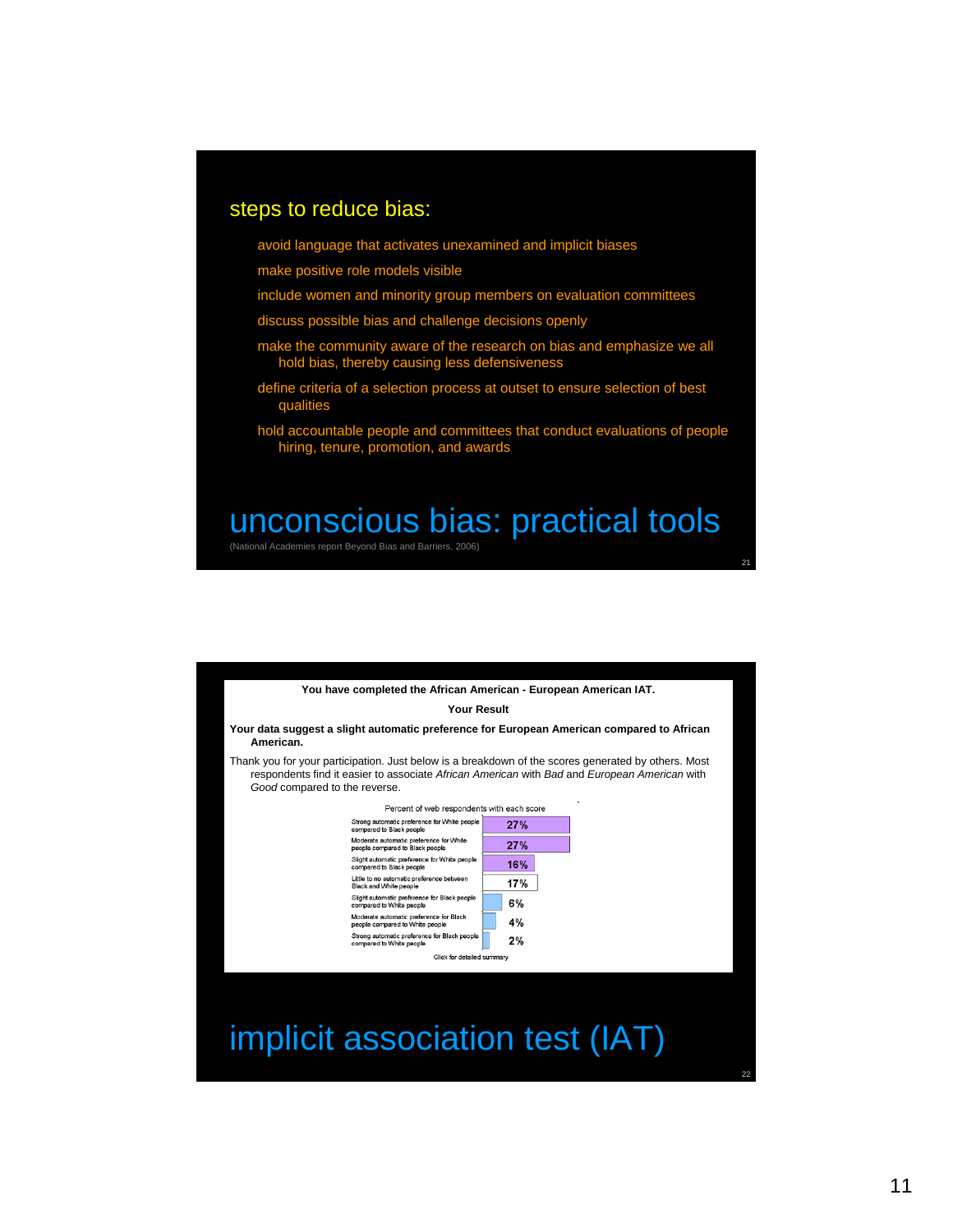

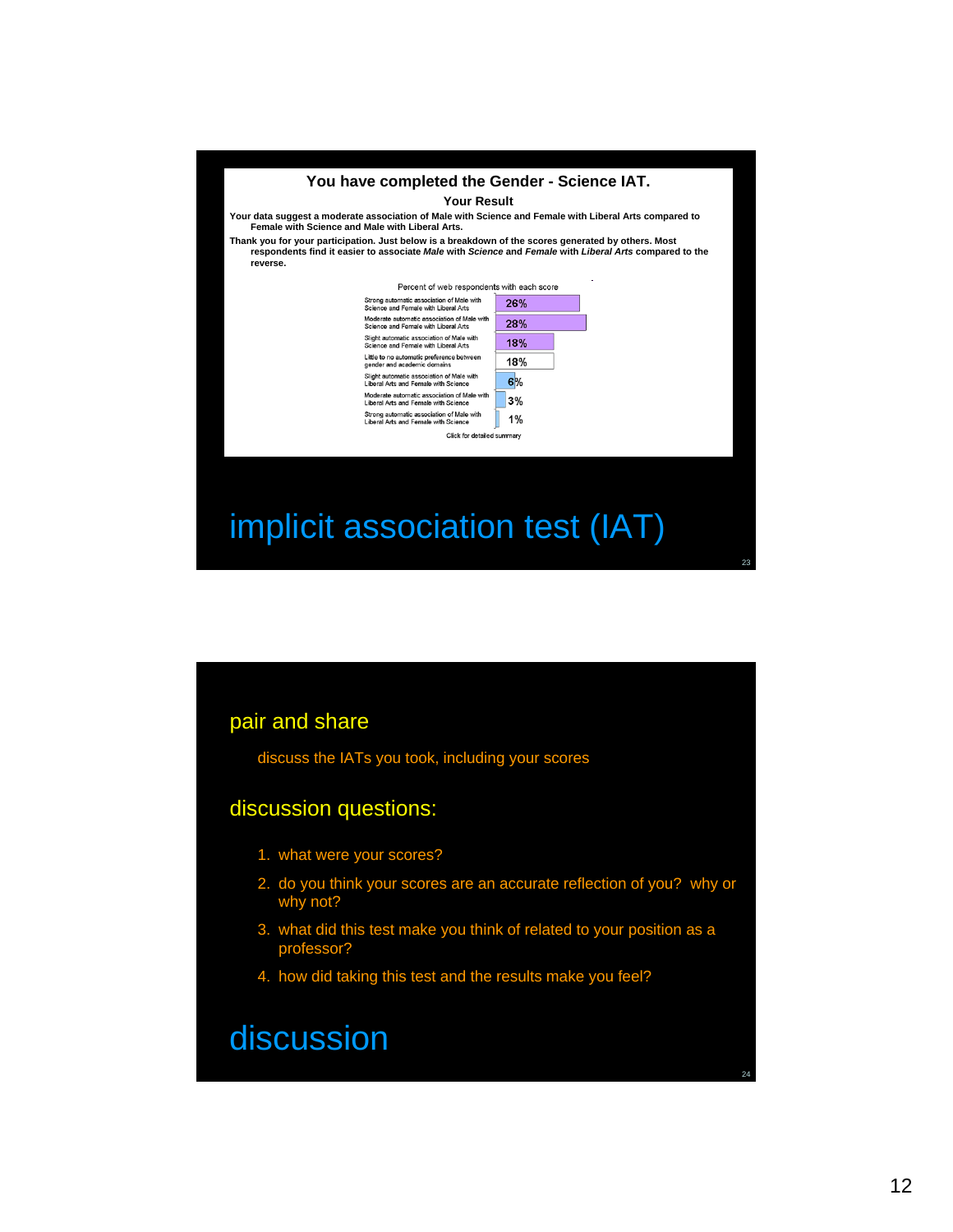#### refers to being at risk of confirming, as selfcharacteristic, a negative stereotype about one's

group (Steele & Aronson, 1995)

over 300 peer-reviewed articles published on stereotype threat

most vulnerable: ANYONE for whom a situation invokes a stereotype-based expectation of poor performance

has a dramatic impact on individual's achievement

### Stereotype threat (Steele, & Quinn, 1999)

#### strategies to reduce stereotype threat:

refute or diminish the stereotype relevance of the task emphasize shared group characteristics discuss stereotype threat opening and honestly with students: it's real you are aware it happens

## stereotype threat: practical tools

(Roberson & Kulik, 2007)

25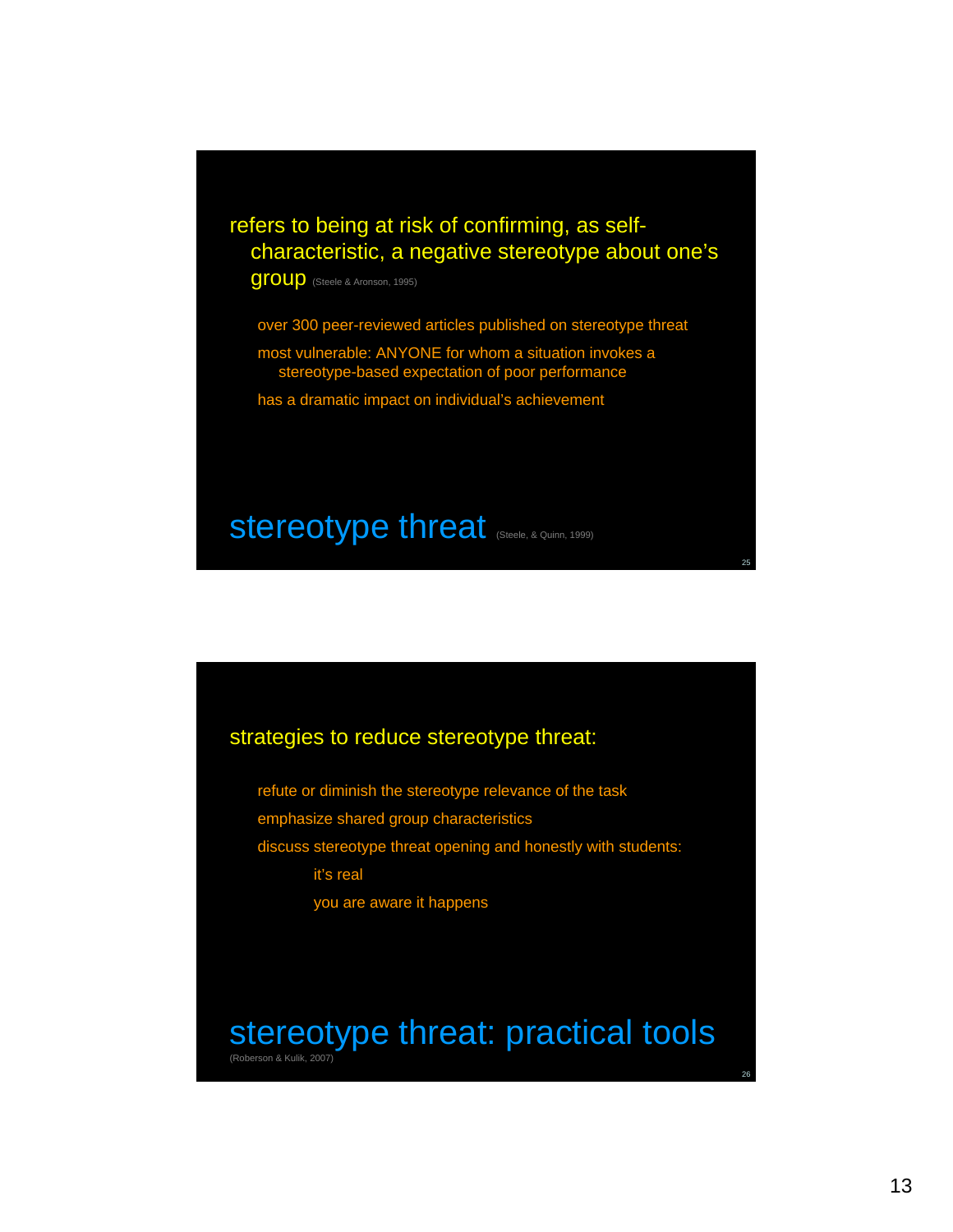#### personal stereotyping replacement:

- 1. recognize the stereotype
- 2. label it
- 3. identify precipitating factors
- 4. replace with non-stereotyping response

#### stereotyping: practical tools **MISELI** presentation)

#### there are many ways to make classrooms more inclusive:

share yourself with your students

- get to know your students better
- engage in positive interactions with your students
- encourage open classroom dialogue
- facilitate balanced group work
- diversify course content
- diversity pedagogy
- understand your practice

# inclusive classroom: practical

tools (Barger, Diversity Institute, CIRTL)

28